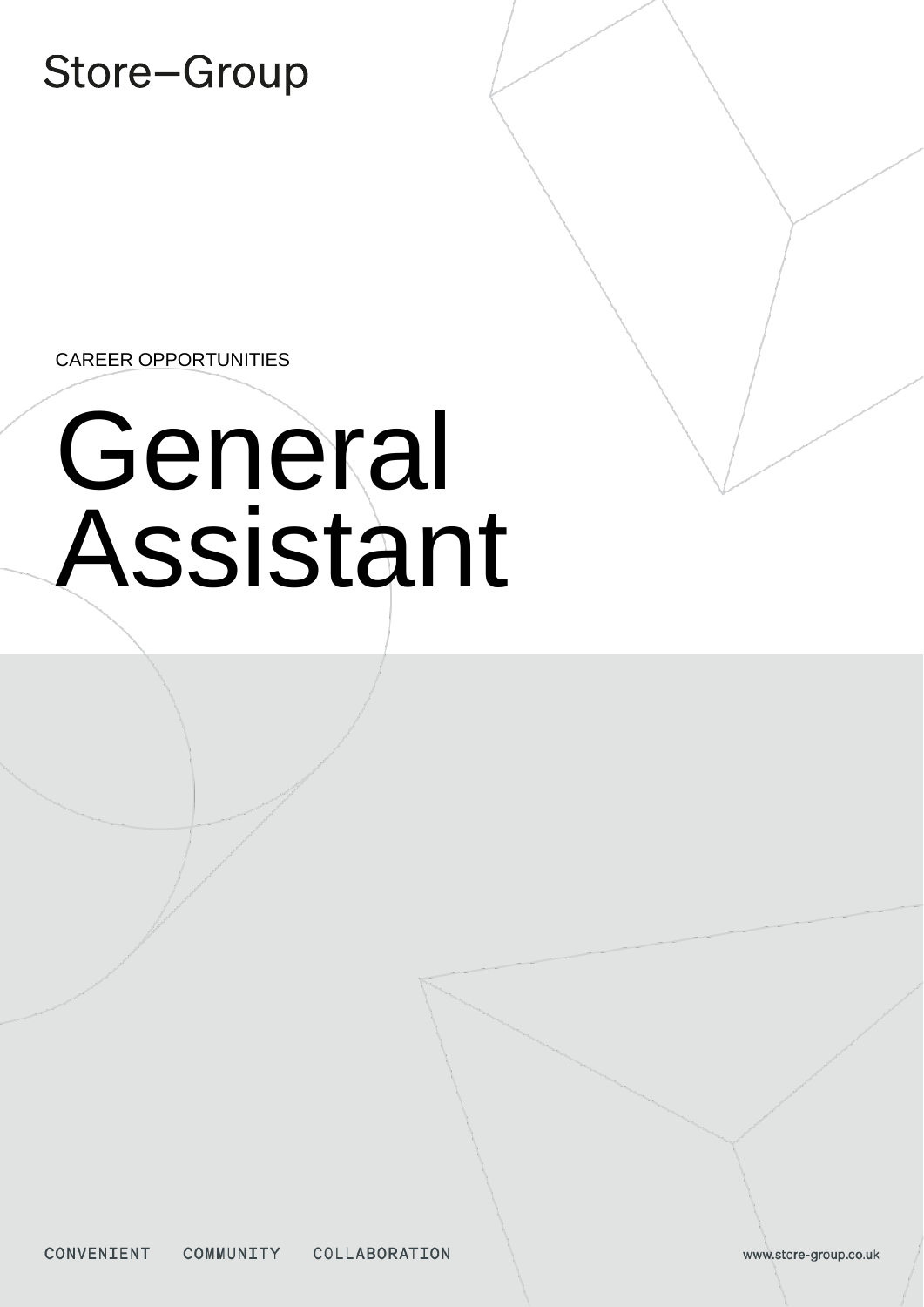# Store-Group

#### **Job Role: General assistant**

Where? Manchester How Much? £9.50 p/h How Often? 16/32 Hours Per Week

#### **Who are we?**

Hi we're Store Group. You may recognise us from such projects as Ancoats General Store & Stretford Foodhall, or you may not…. in which case let us introduce ourselves.

Build. Collaborate. Operate. Retail. That's what we do. Our unique approach to both Retail and Hospitality are the framework for an exciting and fulfilling career, with multiple opportunities to grow with us on the next stage of our expansion. Convenience will always be at the heart of our business but our collaborative work, creativity and adaptive nature are what really set us apart from anyone else. Our goal is simple- to turn every guests' visit into an unforgettable experience. Came in for eggs but picked up some craft beer, needed toilet roll but left with some local street food…you get the picture.

Most importantly of all, we care about you. Yes, you. Your open mindedness, creativity and the ability to think critically are a match made in heaven for the dedication we have to our people, in fact, I think we'd really get on, don't you? Let's have a chat….

## **Who are you?**

You have experience in Retail or Hospitality venues, or you are a multi-talented, cross-trained genius who has done both. Preferably, we'd like you to have at least one years' experience in a role. Most importantly, you will have confidence, personality and impeccable people skills, always striving to champion the values of our business at all times. You keep nodding… this does sound like you doesn't it? Now we're getting somewhere! Let's look at the important stuff.

## **What can we do for you?**

I mean, besides the obvious things like ongoing training and development, a clear path for progression within the business and the opportunity to influence your own site, we'll sweeten the deal with:

- Performance bonus
- Employee retail discount
- Employee development plans
- 50% discount with onsite Street food vendors
- Onsite coffee shop allowance

The opportunity to work with local suppliers, businesses & concepts!